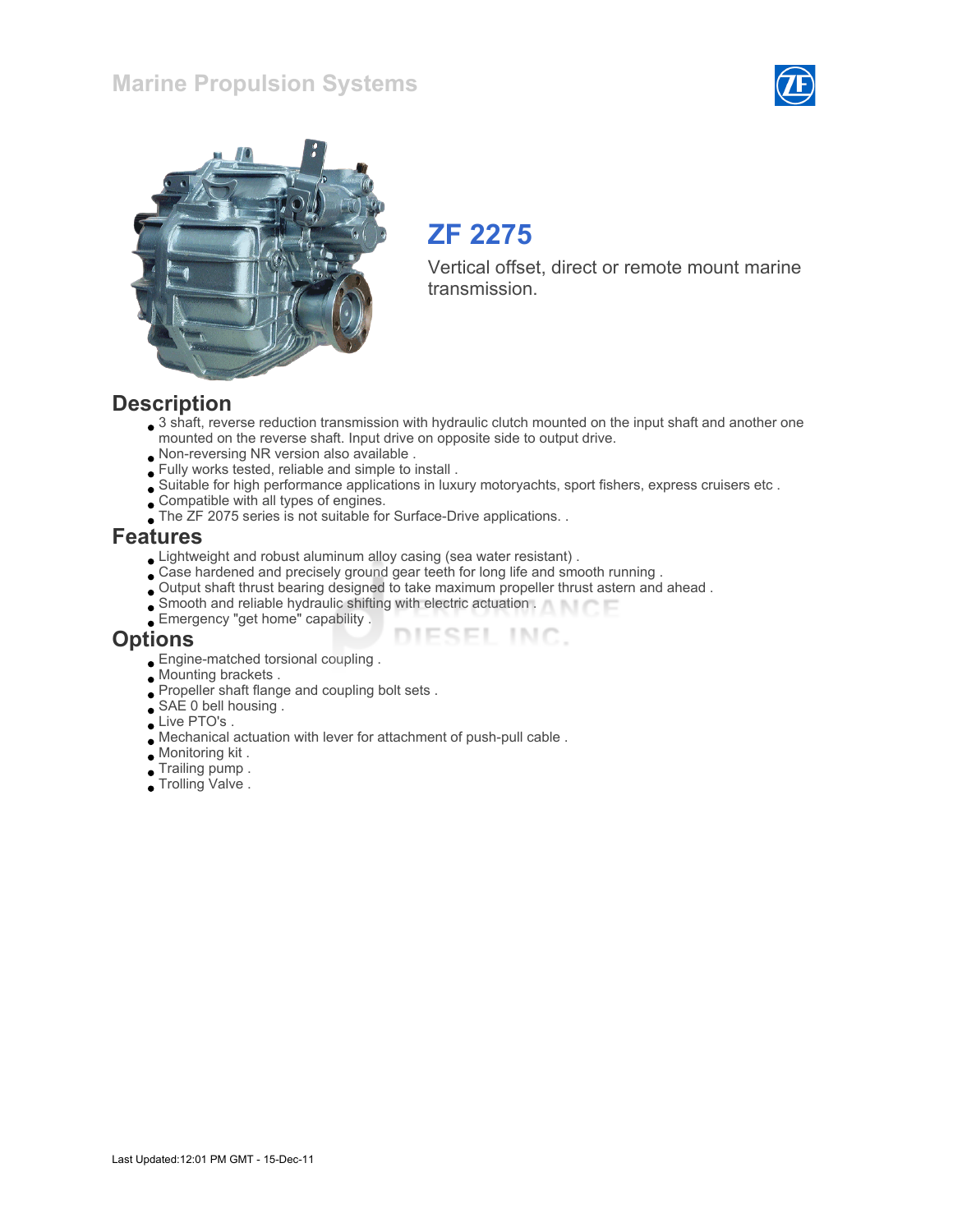

## Pleasure Duty

| <b>RATIOS</b>        | MAX.<br><b>TORQUE</b> |      | POWER/RPM                                        |    | <b>INPUT POWER CAPACITY</b> |    |           |    |          | MAX.<br><b>RPM</b> |  |
|----------------------|-----------------------|------|--------------------------------------------------|----|-----------------------------|----|-----------|----|----------|--------------------|--|
|                      | Nm                    | ftlb | <b>kW</b>                                        | hp | <b>kW</b>                   | hp | <b>kW</b> | hp | kW       | hp                 |  |
|                      |                       |      |                                                  |    | 2100 rpm                    |    | 2300 rpm  |    | 2450 rpm |                    |  |
| $\blacksquare$ 3.000 | 5587                  | 4121 | 0.5850 0.7845 1229 1648 1346 1804 1433 1922 2450 |    |                             |    |           |    |          |                    |  |

\* Special Order Ratio.

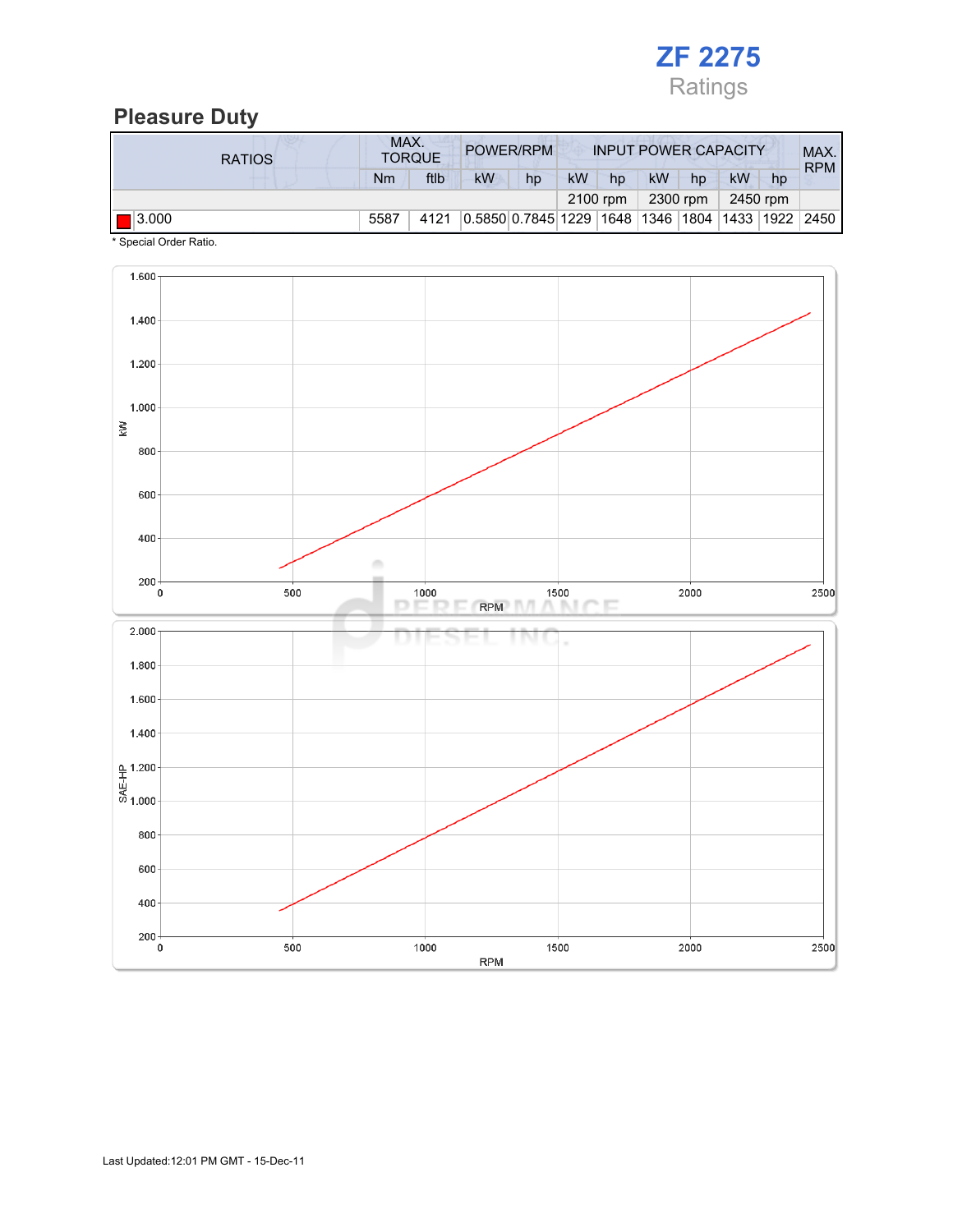# ZF 2275 **Dimensions**



| mm (inches)                                                                                                |    |                |    |                |                            |  |  |                |           |  |  |
|------------------------------------------------------------------------------------------------------------|----|----------------|----|----------------|----------------------------|--|--|----------------|-----------|--|--|
|                                                                                                            | В1 | B <sub>2</sub> | H1 | H <sub>2</sub> |                            |  |  | L <sub>3</sub> | Bell Hsg. |  |  |
| 280 (11.0)  330 (13.0)  330 (13.0)  250 (9.84)  612 (24.1)  589 (23.2)  435 (17.1)  115 (4.53)  115 (4.53) |    |                |    |                |                            |  |  |                |           |  |  |
|                                                                                                            |    | Weight kg (lb) |    |                | Oil Capacity Litre (US qt) |  |  |                |           |  |  |
|                                                                                                            |    | 406 (893)      |    |                | 22.0(23.3)                 |  |  |                |           |  |  |
|                                                                                                            |    |                |    |                |                            |  |  |                |           |  |  |

#### SAE Bell Housing Dimensions

| SAE No. |    |  |                                                   |  |    |  | <b>Bolt Holes</b> |                 |  |  |
|---------|----|--|---------------------------------------------------|--|----|--|-------------------|-----------------|--|--|
|         |    |  |                                                   |  |    |  |                   | <b>Diameter</b> |  |  |
|         | mm |  | mm                                                |  | mm |  | No.               | mm              |  |  |
|         |    |  | 647.7 25.5 679.45 26.75 711.2 28.0 16 13.49 17/32 |  |    |  |                   |                 |  |  |

# Output Coupling Dimensions

|  |                      |  |  |  |  | <b>Bolt Holes</b> |     |                                              |      |  |
|--|----------------------|--|--|--|--|-------------------|-----|----------------------------------------------|------|--|
|  |                      |  |  |  |  |                   | No. | Diameter (E)                                 |      |  |
|  | mm in mm in mm in mm |  |  |  |  |                   |     | mm                                           |      |  |
|  |                      |  |  |  |  |                   |     | 285 11.2 245 9.65 175 6.89 22.0 0.87 12 20.2 | 0.80 |  |